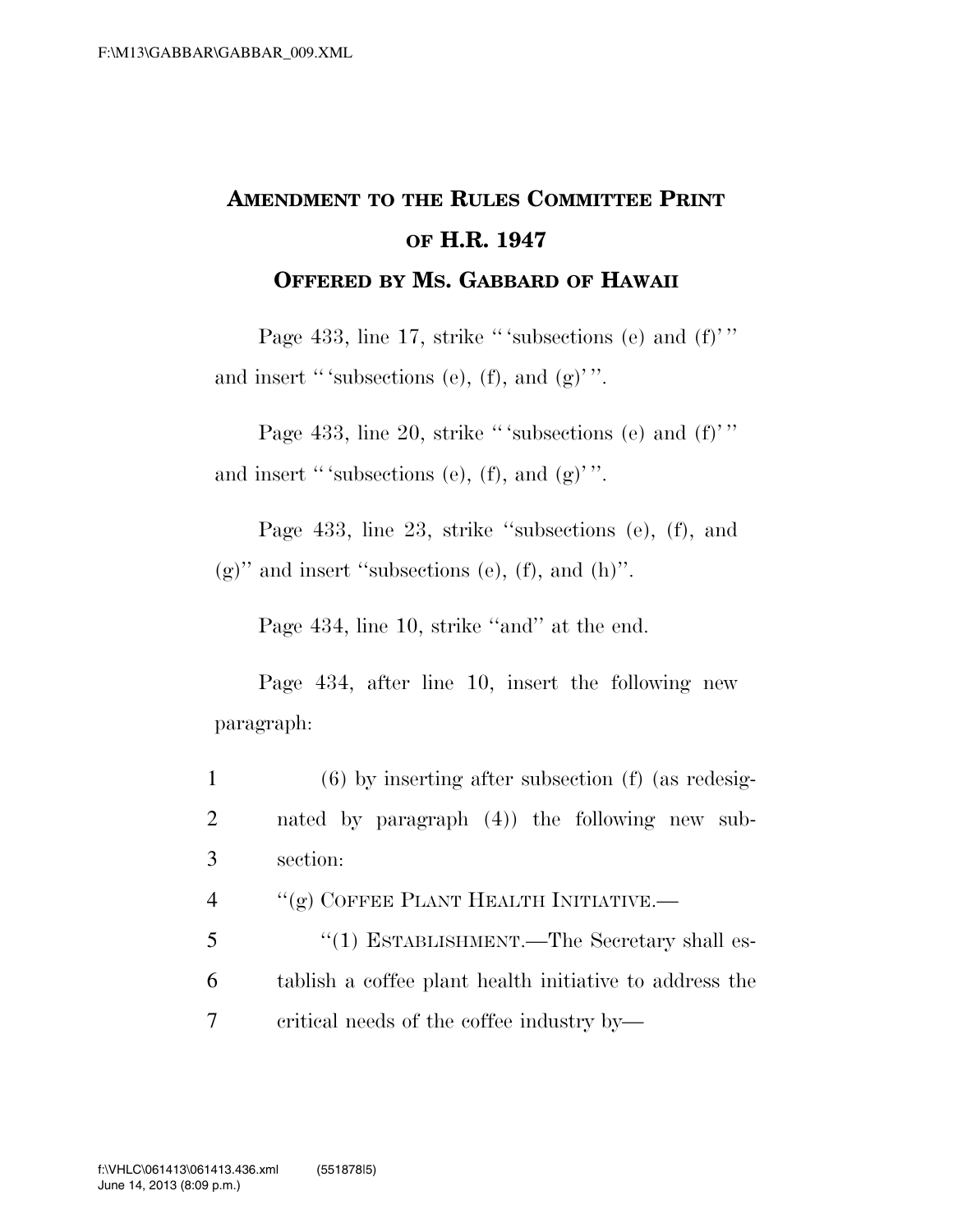2

| $\mathbf{1}$   | $\lq\lq$ developing and disseminating science-        |
|----------------|-------------------------------------------------------|
| $\overline{2}$ | based tools and treatments to combat the coffee       |
| 3              | berry borer ( <i>Hypothenemus hampei</i> ); and       |
| $\overline{4}$ | "(B) establishing an area-wide integrated             |
| 5              | pest management program in areas affected by          |
| 6              | or areas at risk of being affected by the coffee      |
| 7              | berry borer.                                          |
| 8              | "(2) ELIGIBLE ENTITIES.—The Secretary may             |
| 9              | carry out the coffee plant health initiative through— |
| 10             | "(A) Federal agencies, including the Agri-            |
| 11             | cultural Research Service and the National In-        |
| 12             | stitute of Food and Agriculture;                      |
| 13             | "(B) National Laboratories;                           |
| 14             | $\lq\lq$ institutions of higher education;            |
| 15             | "(D) research institutions or organizations;          |
| 16             | "(E) private organizations or corporations;           |
| 17             | $``$ (F)<br>State agricultural experiment sta-        |
| 18             | tions;                                                |
| 19             | $\lq\lq(G)$ individuals; or                           |
| 20             | "(H) groups consisting of 2 or more enti-             |
| 21             | ties or individuals described in subparagraphs        |
| 22             | $(A)$ through $(G)$ .                                 |
| 23             | (3)<br>PROJECT GRANTS AND COOPERATIVE                 |
| 24             | AGREEMENTS.—In carrying out this subsection, the      |
| 25             | Secretary shall—                                      |